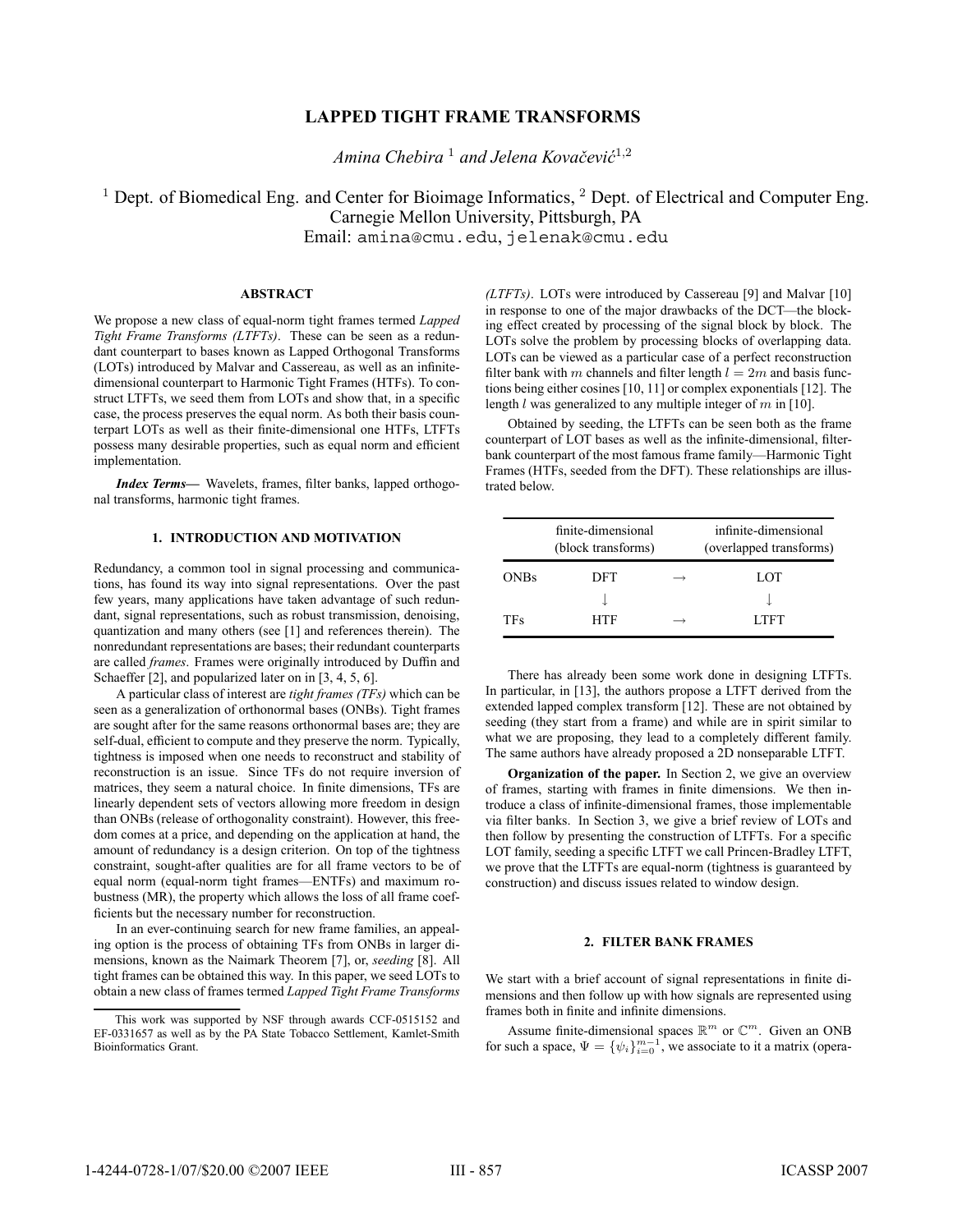tor) which we will also call Ψ:

$$
\Psi = \begin{pmatrix} \psi_{0,0} & \dots & \psi_{m-1,0} \\ \vdots & \ddots & \vdots \\ \psi_{0,m-1} & \dots & \psi_{m-1,m-1} \end{pmatrix}.
$$

Matrix  $\Psi$  has basis vectors as its columns, and  $\psi_{i,j}$  is the *j*th element of the *i*th basis vector. Then, a signal x belonging to  $\mathbb{R}^m$  or  $\mathbb{C}^m$  can be expressed as:

$$
x = \Psi X = \Psi \Psi^* x,
$$

where X is the vector from  $\mathbb{R}^m$  or  $\mathbb{C}^m$  of so-called *transform* coefficients (inner products), and  $\Psi^*$  denotes the Hermitian transpose of Ψ. Of course, the above implies that  $\Psi \Psi^* = I$ , which further implies that  $\Psi$  is a unitary matrix and thus represents an ONB.

#### **2.1. Finite-Dimensional Frames**

The above is true for frames as well, except that the number of frame vectors  $m$  is larger or equal than the dimension of the space  $n.$  We will cover finite-dimensional frames through an example; the so-called *Mercedes-Benz* frame. It is the simplest and best known frame, has 3 vectors in 2 dimensions and is an example of a harmonic tight frame. Its frame operator is now a rectangular matrix and is given by

$$
\Phi = (\varphi_1 \quad \varphi_2 \quad \varphi_3) = \begin{pmatrix} 0 & -1/\sqrt{2} & 1/\sqrt{2} \\ \sqrt{2/3} & -1/\sqrt{6} & -1/\sqrt{6} \end{pmatrix} . \quad (1)
$$

Similarly to bases, one can check that the above frame expands signals in  $\mathbb{R}^2$  as

$$
x = \Phi X = \Phi \Phi^* x. \tag{2}
$$

As before, the above implies that  $\Phi \Phi^* = I$ , and the corresponding frame is *tight*. Moreover, it is an equal-norm tight frame (ENTF) since all three frame vectors have the same norm  $\sqrt{2/3}$ .

Tight frames are prized for the same good properties ONBs possess, one of them being norm preservation. (We can easily check that the MB frame preserves the norm.) Actually, tight frames are redundant sets of vectors closest to ONBs.

HTFs are obtained by seeding the DFT, where by seeding we will mean the following: A frame Φ is obtained by seeding from a basis  $\Psi$  by deleting a suitable set of columns of  $\Psi$  [8], denoted by

$$
\Phi^* = \Psi[J],
$$

where  $J \subset \{1, \ldots, m\}$  is the index set of the retained columns.

Since the MB frame is the simplest example of an HTF, it, too, must have been obtained by seeding. To see seeding in action, start with the matrix Ψ unitarily equivalent to the real DFT in 3 dimensions:

$$
\Psi = \begin{pmatrix} 0 & \sqrt{2/3} & 1/\sqrt{3} \\ -1/\sqrt{2} & -1/\sqrt{6} & 1/\sqrt{3} \\ 1/\sqrt{2} & -1/\sqrt{6} & 1/\sqrt{3} \end{pmatrix},
$$
(3)

and use the following projection operator P:

$$
P = \frac{1}{\sqrt{3}} \begin{pmatrix} 2/3 & -1/3 & -1/3 \\ -1/3 & 2/3 & -1/3 \\ -1/3 & -1/3 & 2/3 \end{pmatrix},
$$
 (4)

to obtain the MB frame as in (1). Thus, (1) is the MB frame seen as a collection of vectors in the three-dimensional space and  $\Phi_{\text{3D}}^* =$  $P\Psi$ . The projection operator essentially "deletes" the last column of Ψ to create the frame Φ<sup>∗</sup>.



Fig. 1. A filter-bank implementation of a frame expansion: It is an  $m$ -channel filter bank with sampling by  $n$ .

#### **2.2. In¿nite-Dimensional Frames Via Filter Banks**

The only infinite-dimensional class of frames we discuss are those implemented by filter banks (FBs), the reason being that these are frames used in applications and our only link to the real world. The vectors (signals) live in the infinite-dimensional Hilbert space  $\ell^2(\mathbb{Z})$ . In fact, we can investigate finite-dimensional frames within the filter bank framework as well. In other words, all cases we consider, both finite-dimensional and infinite-dimensional, we can look at as filter banks. A thorough analysis of filter banks frames is given in [14, 15].

A filter bank (FB) is the basic signal processing structure used to implement most multiresolution transforms. Fig. 1 depicts a filter bank with m channels and sampling by n. If  $m = n$ , we deal with critically-sampled filter banks implementing bases, while if  $m > n$ , we deal with oversampled filter banks implementing frames. In the figure, a general frame is given. We will see in a moment, that for a tight frame,  $\tilde{\varphi}_i = \varphi_i$ .

As in  $(2)$ , we can express the filter-bank frame decomposition as

$$
x = \Phi X = \Phi \Phi^* x, \tag{5}
$$

where x is now an infinite sequence belonging to  $\ell^2(\mathbb{Z})$ , X is an infinite sequence of transform coefficients (inner products), and  $\Phi$  is the TF expansion matrix. Assume that the nonzero support of the filter  $\varphi_i$ , or, its length is  $l = kn$  (if not, we can always pad with zeros), and write the frame operator as

$$
\Phi = \begin{pmatrix}\n\ddots & \vdots & \vdots & \vdots & \vdots & \vdots & \vdots \\
\cdots & \Phi_0 & 0 & \cdots & 0 & 0 & \cdots \\
\cdots & \Phi_1 & \Phi_0 & \cdots & 0 & 0 & \cdots \\
\cdots & \vdots & \vdots & \vdots & \vdots & \vdots & \vdots \\
\cdots & \Phi_{k-1} & \Phi_{k-2} & \cdots & \Phi_0 & 0 & \cdots \\
\cdots & 0 & \Phi_{k-1} & \cdots & \Phi_1 & \Phi_0 & \cdots \\
\cdots & \vdots & \vdots & \vdots & \vdots & \vdots & \ddots\n\end{pmatrix}, \quad (6)
$$

where each block  $\Phi_r$  is of size  $n \times m$ :

$$
\Phi_r = \begin{pmatrix} \varphi_{0, rn} & \dots & \varphi_{m-1, rn} \\ \vdots & \ddots & \vdots \\ \varphi_{0, rn+n-1} & \dots & \varphi_{m-1, rn+n-1} \end{pmatrix} . \tag{7}
$$

We can rephrase the frame decomposition in the z-domain as well, where a filter bank implements a TF decomposition in  $\ell^2(\mathbb{Z})$  if and only if its polyphase matrix  $\Phi_p(z)$  is paraunitary [14]. A polyphase matrix  $\Phi_p(z)$  collects the z-domain versions of subsequences modulo *n*. For frames,  $\Phi_p(z)$  is of size  $n \times m$  and can be written as:

$$
\Phi_p(z) = \sum_{r=0}^{k-1} \Phi_r z^{-r}, \tag{8}
$$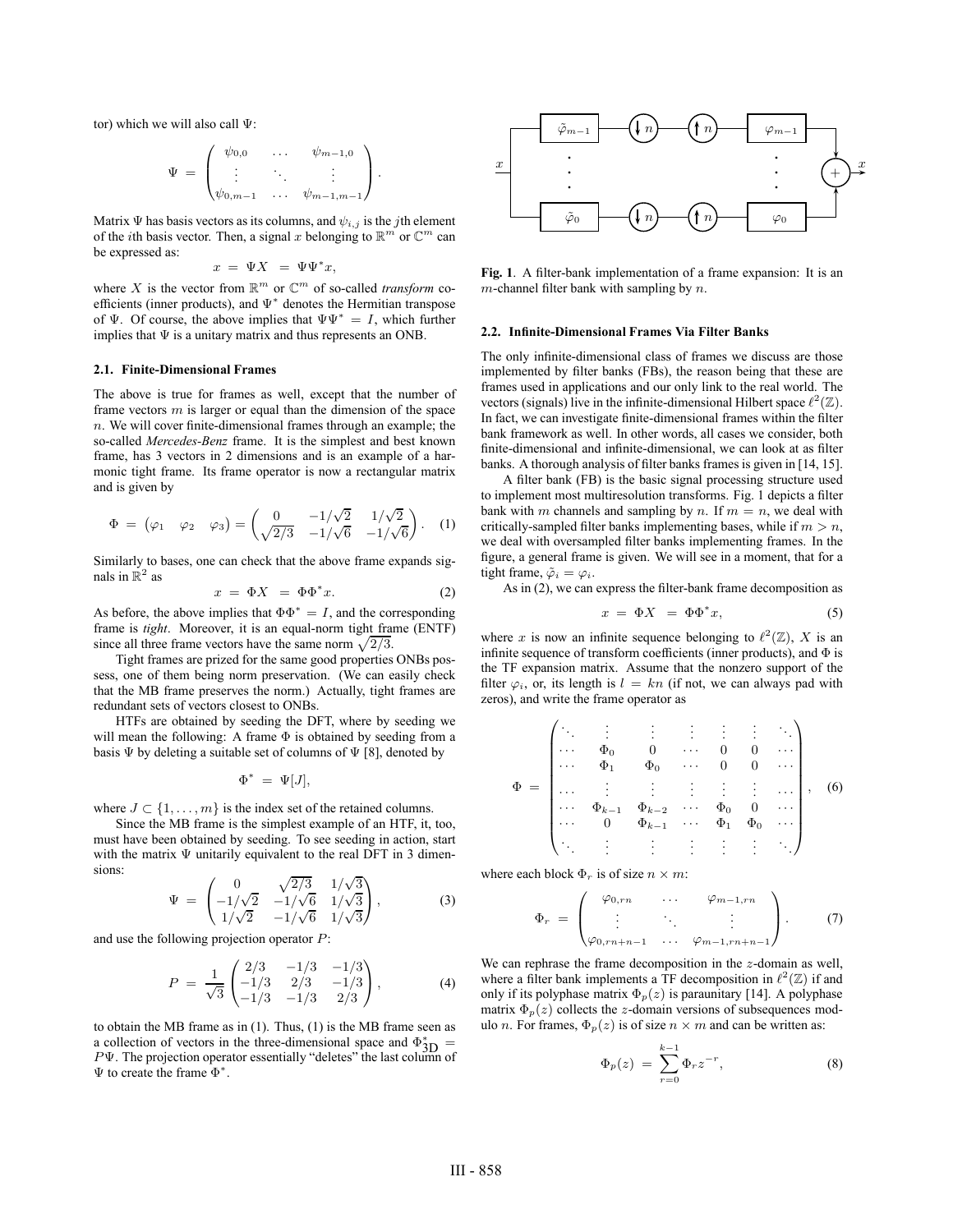where  $\Phi_r$  are as defined in (7). A paraunitary polyphase matrix satisfies

$$
\Phi_p(z)\Phi_p^*(z) = cI,\tag{9}
$$

where c is a constant. When the filter length  $l$  is equal to the sampling factor *n*, we have a *block transform*. Then, in (6), only  $\Phi_0$ is nonzero, making Φ block-diagonal. In effect, since there is no overlap between processed blocks, this can be analyzed as a finitedimensional case, where both the input and the output are  $n$ -dimensional vectors. This discussion shows how finite-dimensional frames can be analyzed in the filter-bank context.

## **3. LAPPED TIGHT FRAME TRANSFORMS**

#### **3.1. Review of Lapped Orthogonal Transforms**

The LOTs can be seen as a class of m-channel filter banks implementing bases, originally developed for filters of length  $l = 2m$  and later generalized to arbitrary integer multiples of  $m$  [10]. The development of the LOT was spurred by the problem of blocking effect introduced in transform coding by block transforms such as the DFT and DCT. Compared to block transforms, the LOT keeps the same number of filters but doubles their length, which means that the basis functions of adjacent blocks overlap by half their size, thus removing the blocking effects. However, LOTs are not solely determined by their length, but by the specific form of their basis vectors as well. Two main classes of LOTs exist distinguished by whether they use cosines or complex exponentials in their basis functions; (a) Cosines were used in the LOTs introduced in [9, 10] (based on the DCT); we call those LOTs Cassereau-Malvar LOTs. Cosines were also used in [11] (modulated LOTs) and we call those LOTs Princen-Bradley LOTs. (b) Complex exponentials were used in [12] and we call these LOTs Young-Kingsbury LOTs.

In general, for a FB with length  $l = 2m$ , the time-domain matrix  $\Psi$  has a double diagonal, that is, in (6), only  $\Phi_0$  and  $\Phi_1$  exist:

$$
\Psi = \begin{pmatrix}\n\ddots & \vdots & \vdots & \ddots \\
\cdots & \Psi_0 & 0 & \cdots \\
\cdots & \Psi_1 & \Psi_0 & \cdots \\
\cdots & 0 & \Psi_1 & \cdots \\
\vdots & \vdots & \vdots & \ddots\n\end{pmatrix} .
$$
\n(10)

Thus, (8) reduces to

$$
\Psi_p(z) = \Psi_0 + z^{-1} \Psi_1,\tag{11}
$$

where  $\Psi_r$ ,  $r = 0, 1$ , are  $m \times m$  matrices with  $(\Psi_r)_{j,i} = \psi_{i,j}$  for  $i = 0, \ldots, m - 1$  and  $j = mr, \ldots mr + m - 1$ .

Since the LOT is a unitary transform, that is,  $\Psi \Psi^* = \Psi^* \Psi = I$ the following must be satisfied:

$$
\Psi_0 \Psi_0^* + \Psi_1 \Psi_1^* = \Psi_0^* \Psi_0 + \Psi_1^* \Psi_1 = I, \qquad (12)
$$

$$
\Psi_0^* \Psi_1 = \Psi_1^* \Psi_0 = 0, \quad \Psi_0 \Psi_1^* = \Psi_1 \Psi_0^* = 0, \quad (13)
$$

where I is an  $m \times m$  identity matrix. This is valid for any of the LOT families defined above.

An example LOT is the Princen-Bradley LOT [11]:

$$
\psi_{i,j} = \sqrt{\frac{1}{m}} \cos(\frac{\pi(2i+1)(2j-m+1)}{4m}), \quad (14)
$$

for  $i = 0, \ldots, m-1$  and  $j = 0, \ldots, 2m-1$ . Thanks to the particular structure of the cosines, the following is true

$$
\Psi_0 \Psi_0^* = \frac{1}{2}(I - J), \quad \Psi_1 \Psi_1^* = \frac{1}{2}(I + J), \tag{15}
$$

where  $J$  is the anti-diagonal matrix.

With this construction, similarly to the DFT, we will have fixed basis functions allowing no freedom in design. To obtain a better design, one can add a window that multiplies each filter resulting in a modulated FB over the frequency band. This modulated FB can be modeled as  $W\Psi$ , where the window  $W = \text{diag}\{w_j\}_{j=0}^{2m-1}$ , and it is symmetric  $w_j = w_{2m-1-j}$ ,  $j = 0, \ldots 2m-1$ . Now, the perfect reconstruction conditions in (12) become

$$
W\Psi_0\Psi_0^*W + JWJ\Psi_1\Psi_1^*JWJ = I.
$$
 (16)

Substituting (15) into (16), we obtain

$$
\frac{1}{2}(W^2 + JW^2J) = I,\t(17)
$$

which implies that the window has to satisfy a power-complementary property, that is  $w_j^2 + w_{m-1-j}^2 = 2$ , for  $j = 0, ..., m-1$ .

#### **3.2. Lapped Tight Frame Transform**

We previously mentioned that the HTFs are the counterpart of the DFT, that is, they are obtained by seeding the DFT. HTFs have a number of interesting properties: (a) They are efficient to compute (inherited from the DFT). (b) They are the only ENTF family whose elements are generated by a group of unitary operators with one prototype element. (c) For  $m = n + 1$ , all ENTFs are unitarily equivalent to the HTF of the same size, and thus, all ENTFs for  $m = n + 1$ are known. (d) HTFs are maximally robust to erasures.

As we said, the HTFs are finite-dimensional frames and thus equivalent to block transforms. For the same reasons LOTs were introduced, we would like to find filter-bank frames seeded from the LOTs in the hope they will inherit all the good properties LOTs possess. It is important to note that in filter-bank parlance, seeding is done on the polyphase matrix. Suppose that  $\Psi_p(z)$  is the  $m \times m$  polyphase matrix associated with the DFT of size m. Then  $\Psi_p(z)=\Psi_0$  and

$$
\Phi_p^*(z) = \Phi_0^* = \Psi_p[J]
$$

is the transpose of the HTF matrix. It turns out that the indices in  $J$ do not have to be contiguous for the following discussion to hold, that is, we can erase any subset of  $m - n$  columns from  $\Psi_p(z)$ and still get an HTF. However, to simplify the discussion, we take  $J = [0, \ldots, n-1]$ . Note that for  $m = 3$  and  $n = 2$ , this procedure leads to the MB frame described in Section 2.1 (within unitary equivalence).

Now, let us start with  $\Psi_p(z)$  being the  $m \times m$  polyphase matrix associated with the LOT of size m. Then (11) holds and  $\Phi_p^*(z) =$  $\Phi_0^* + z^{-1} \Phi_1^* = \Psi_p[0, \dots, n-1]$ . The matrices  $\Phi_r^*$  are now rectangular of size  $n \times m$ . For  $r = 0, 1$ , we have

$$
\Phi_r = \begin{pmatrix}\n\psi_{0,mr}^* & \cdots & \psi_{0,mr+m-1}^* \\
\psi_{1,mr}^* & \cdots & \psi_{1,mr+m-1}^* \\
\vdots & \cdots & \vdots \\
\psi_{n-1,mr}^* & \cdots & \psi_{n-1,mr+m-1}^*\n\end{pmatrix} .
$$
\n(18)

By Naimark Theorem, we know that this family is a TF, which implies that  $\Phi_p(z)\Phi_p^*(z) = cI$  (c is a constant). Note that as opposed to the LOT case, the matrix products do not commute anymore.

All of the above is general and can be applied to any type of LOT. Let us now see through an example what happens when the obtained LTFT has been seeded by the Princen-Bradley LOT in (14). Seeding both the Cassereau-Malvar as well as the Young-Kingsbury